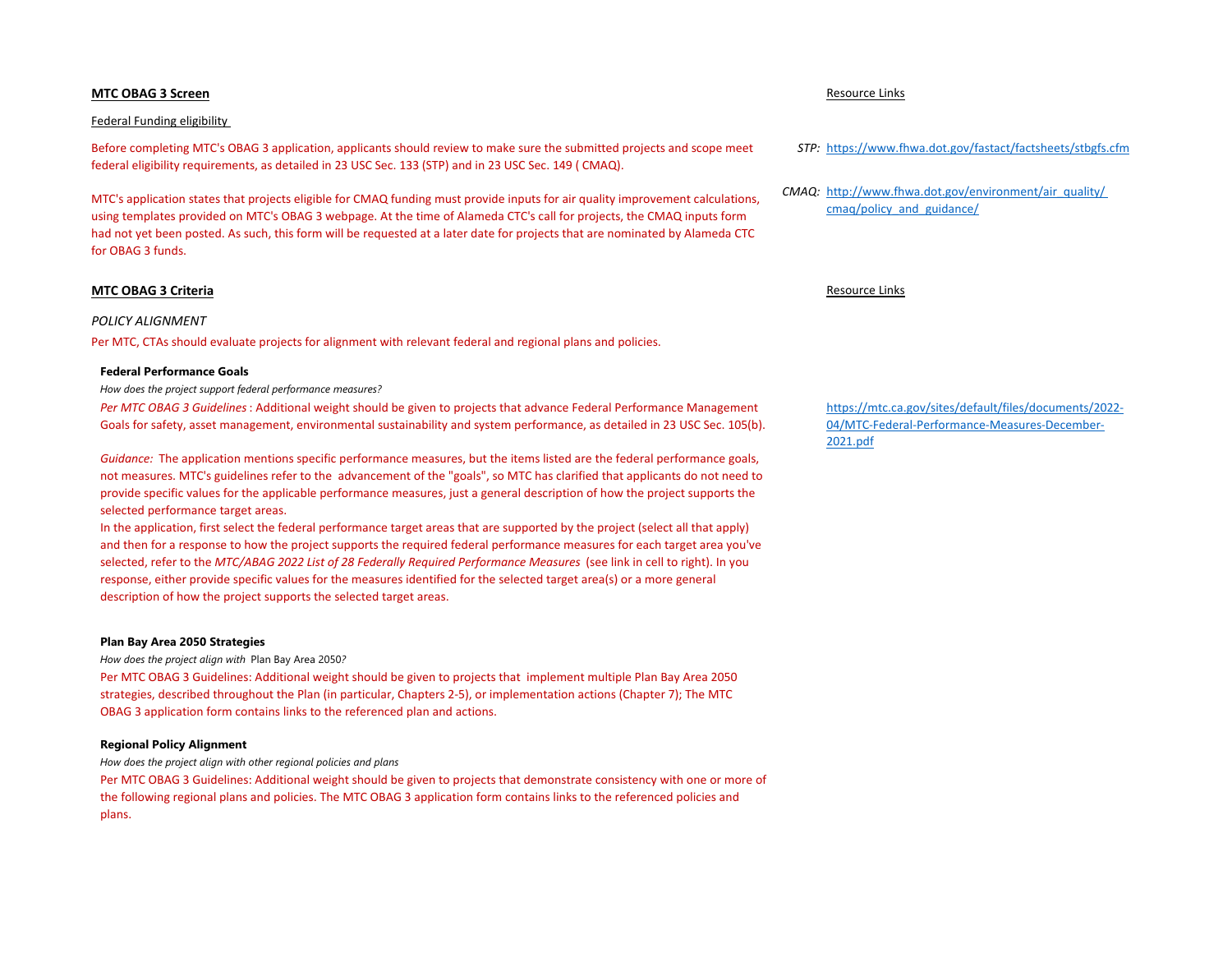# **Regional Growth Geographies Resource Links**

*Does the project support PBA 2050 Growth Geographies ?*

*Per MTC OBAG 3 Guidelines*: Additional weight should be given to projects that are located in PDAs or Transit-Rich Areas (TRAs), identified in locally-adopted plans (e.g. Specific Plans) for PDAs, or support preservation of Priority Production Areas (PPAs), as defined in Chapter 1 of Plan Bay Area 2050.

*Guidance* : A link to a GIS map of the Growth Geographies is provided in MTC's application. Within the GIS Growth Geographies map, select the filter (funnel icon), and select the priority areas you want to highlight. TRAs are only viewable by filtering this Growth Geographies map, but individual GIS maps for PDAs, PDAs with 1-mile buffer and PPAs are also linked at right.

# **Equity Priority Communities**

*Does the project invest in historically underserved communities?*

*Per MTC OBAG 3 Guidelines*: Additional weight should be given to projects that invest in historically underserved communities, which may include projects prioritized in a Community-Based Transportation Planning (CBTP) or Participatory Budgeting process, or projects located within Equity Priority Communities with demonstrated community support.

*Guidance:* Note that the application does not highlight the last part of the above sentence from MTC's guidelines, "...with demonstrated community support". To demonstrate support, it's highly recommended that letters of support from community-based organizations and other community stakeholders be secured for projects in EPCs and those not in an EPC, but otherwise supportive of an EPC or other historically underserved and/or disproportionately-impacted communities. The MTC OBAG 3 application form contains links to EPC maps. See the cell to right for a ink to MTC resources for identifying historically underserved and/or disproportionately-impacted communities.

## **Local Housing Policies**

*Is the project located in a jurisdiction with policies that support affordable housing?*

*Per MTC OBAG 3 Guidelines*: Additional weight should be given to projects that are located in jurisdictions with affordable housing protection, preservation, and production strategies, including an emphasis on community stabilization and antidisplacement policies with demonstrated effectiveness.

Refer to the link at right for the MTC affordable housing policy guidance and resources, including lists of the types of affordable housing policies sorted by category (protection, preservation, production).

- *Print:* [https://www.planbayarea.org/sites/default/files/documen](https://www.planbayarea.org/sites/default/files/documents/PBA2050_Growth_Geographies_Oct2021_0.pdf) [ts/PBA2050\\_Growth\\_Geographies\\_Oct2021\\_0.pdf](https://www.planbayarea.org/sites/default/files/documents/PBA2050_Growth_Geographies_Oct2021_0.pdf)
- *GIS-PDA:* [https://opendata.mtc.ca.gov/datasets/MTC::priority](https://opendata.mtc.ca.gov/datasets/MTC::priority-development-areas-plan-bay-area-2050/explore?location=37.895631%2C-122.289021%2C9.12)[development-areas-plan-bay-area-](https://opendata.mtc.ca.gov/datasets/MTC::priority-development-areas-plan-bay-area-2050/explore?location=37.895631%2C-122.289021%2C9.12)[2050/explore?location=37.895631%2C-](https://opendata.mtc.ca.gov/datasets/MTC::priority-development-areas-plan-bay-area-2050/explore?location=37.895631%2C-122.289021%2C9.12)[122.289021%2C9.12](https://opendata.mtc.ca.gov/datasets/MTC::priority-development-areas-plan-bay-area-2050/explore?location=37.895631%2C-122.289021%2C9.12)
- *GIS- PDA*  [https://opendata.mtc.ca.gov/datasets/MTC::pba-2050-](https://opendata.mtc.ca.gov/datasets/MTC::pba-2050-priority-development-areas-one-mile-buffer/explore?location=37.895516%2C-122.289245%2C9.09)
- *+ 1 mile:* [priority-development-areas-one-mile](https://opendata.mtc.ca.gov/datasets/MTC::pba-2050-priority-development-areas-one-mile-buffer/explore?location=37.895516%2C-122.289245%2C9.09)[buffer/explore?location=37.895516%2C-](https://opendata.mtc.ca.gov/datasets/MTC::pba-2050-priority-development-areas-one-mile-buffer/explore?location=37.895516%2C-122.289245%2C9.09)[122.289245%2C9.09](https://opendata.mtc.ca.gov/datasets/MTC::pba-2050-priority-development-areas-one-mile-buffer/explore?location=37.895516%2C-122.289245%2C9.09)
	- *GIS-*[https://opendata.mtc.ca.gov/datasets/MTC::priority-](https://opendata.mtc.ca.gov/datasets/MTC::priority-production-areas-current/explore?location=37.795635%2C-122.167933%2C9.57)
	- *PPAs:*  [production-areas-current/explore?location=37.795635%2C-](https://opendata.mtc.ca.gov/datasets/MTC::priority-production-areas-current/explore?location=37.795635%2C-122.167933%2C9.57)[122.167933%2C9.57](https://opendata.mtc.ca.gov/datasets/MTC::priority-production-areas-current/explore?location=37.795635%2C-122.167933%2C9.57)

[https://mtc.ca.gov/sites/default/files/documents/2022-](https://mtc.ca.gov/sites/default/files/documents/2022-04/OBAG-3-References-for-Disproportionately-Impacted-Communities.pdf) [04/OBAG-3-References-for-Disproportionately-Impacted-](https://mtc.ca.gov/sites/default/files/documents/2022-04/OBAG-3-References-for-Disproportionately-Impacted-Communities.pdf)[Communities.pdf](https://mtc.ca.gov/sites/default/files/documents/2022-04/OBAG-3-References-for-Disproportionately-Impacted-Communities.pdf)

[https://mtc.ca.gov/sites/default/files/documents/2022-](https://mtc.ca.gov/sites/default/files/documents/2022-04/OBAG-3-Housing-Policy-Guidance.pdf) [04/OBAG-3-Housing-Policy-Guidance.pdf](https://mtc.ca.gov/sites/default/files/documents/2022-04/OBAG-3-Housing-Policy-Guidance.pdf)